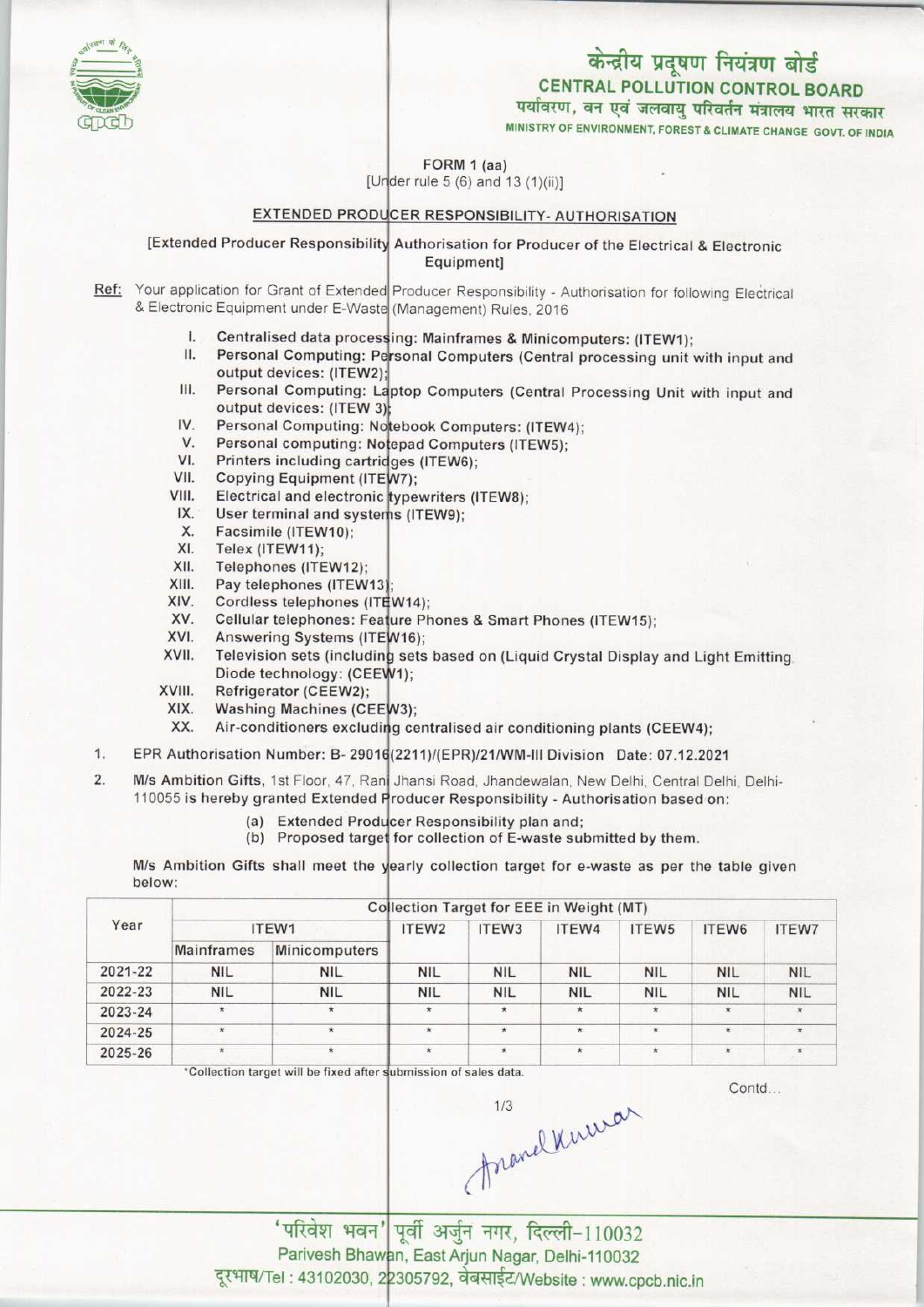

From pre page.....

| Year    | Collection Target for EEE in Weight (MT) |            |            |            |            |                    |            |                   |                 |  |  |
|---------|------------------------------------------|------------|------------|------------|------------|--------------------|------------|-------------------|-----------------|--|--|
|         | ITEW8                                    | ITEW9      | ITEW10     |            |            |                    | ITEW14     | ITEW15            |                 |  |  |
|         |                                          |            |            | ITEW11     | ITEW12     | ITEW <sub>13</sub> |            | Feature<br>Phones | Smart<br>Phones |  |  |
| 2021-22 | <b>NIL</b>                               | <b>NIL</b> | <b>NIL</b> | <b>NIL</b> | <b>NIL</b> | <b>NIL</b>         | <b>NIL</b> | <b>NIL</b>        | 10.41           |  |  |
| 2022-23 | <b>NIL</b>                               | <b>NIL</b> | <b>NIL</b> | <b>NIL</b> | <b>NIL</b> | <b>NIL</b>         | <b>NIL</b> | <b>NIL</b>        | 54.11           |  |  |
| 2023-24 | $\star$                                  | $\star$    | $\star$    | $\star$    | $\star$    | $\star$            | $\star$    | $\star$           | $\star$         |  |  |
| 2024-25 | $\star$                                  | $\star$    | $\star$    | 寅          |            |                    |            |                   |                 |  |  |
|         |                                          |            |            |            | *          | $\star$            | $\star$    | $\star$           | $\star$         |  |  |
| 2025-26 | $\star$                                  | $\star$    | $\star$    | $\star$    | $\star$    | $\star$            | $\star$    | $\star$           | $\pmb{\star}$   |  |  |

'Collection target will be fixed after submission of sales data.

| Year    |                    |               | Collection Target for EEE in Weight (MT) |                   |            |  |  |  |
|---------|--------------------|---------------|------------------------------------------|-------------------|------------|--|--|--|
|         | ITEW <sub>16</sub> | CEEW1         | CEEW <sub>2</sub>                        | CEEW <sub>3</sub> | CEEW4      |  |  |  |
| 2021-22 | <b>NIL</b>         | <b>NIL</b>    | <b>NIL</b>                               | <b>NIL</b>        | <b>NIL</b> |  |  |  |
| 2022-23 | <b>NIL</b>         | <b>NIL</b>    | <b>NIL</b>                               | <b>NIL</b>        | <b>NIL</b> |  |  |  |
| 2023-24 | $\star$            | $\star$       |                                          |                   |            |  |  |  |
| 2024-25 |                    | 寒             |                                          | $\star$           | $\star$    |  |  |  |
| 2025-26 |                    | $\mathcal{H}$ |                                          |                   |            |  |  |  |

\*Collection target will be fixed after submission of sales data.

# 3. The Authorisation shall be valid for a period of five (5) years from date of issue with following conditions:

- i. You shall strictly follow the approved Extended Producer Responsibility plan, a copy of which is enclosed herewith as Enclosure-I;
- ii. You shall ensure that collection mechanism or collection Centres are set up or designated as per the details given in the Extended Producer Responsibility plan and that shall be completed before the proposed dates if any in the EPR Plan (list of collection Centres and the toll free numbers for reverse logistics enclosed);
- iii. You shall ensure that all the collected e-waste is channelized to recycler/dismantler M/s E-waste Recycler India, Shed No 15 Roz ka Meo Industrial area Nuh and records shall be maintained at recycler/dismantler and your end;
- iv. You shall maintain records, in Form-2 of these Rules, of e-waste and make such records available for scrutiny by Central Pollution Control Board
- v. You shall file annual returns in Form-3 to the Central Pollution Control Board on or before 30th day of June following the financial year to which that returns relates
- vi. General Terms & Conditions of the Authorisation:
	- a. The authorisation shall comply with provisions of the Environment (Protection) Act, 1986 and the E-waste (Management) Rules, 2016 made there under

 $2/3$ Franchward

Contd...